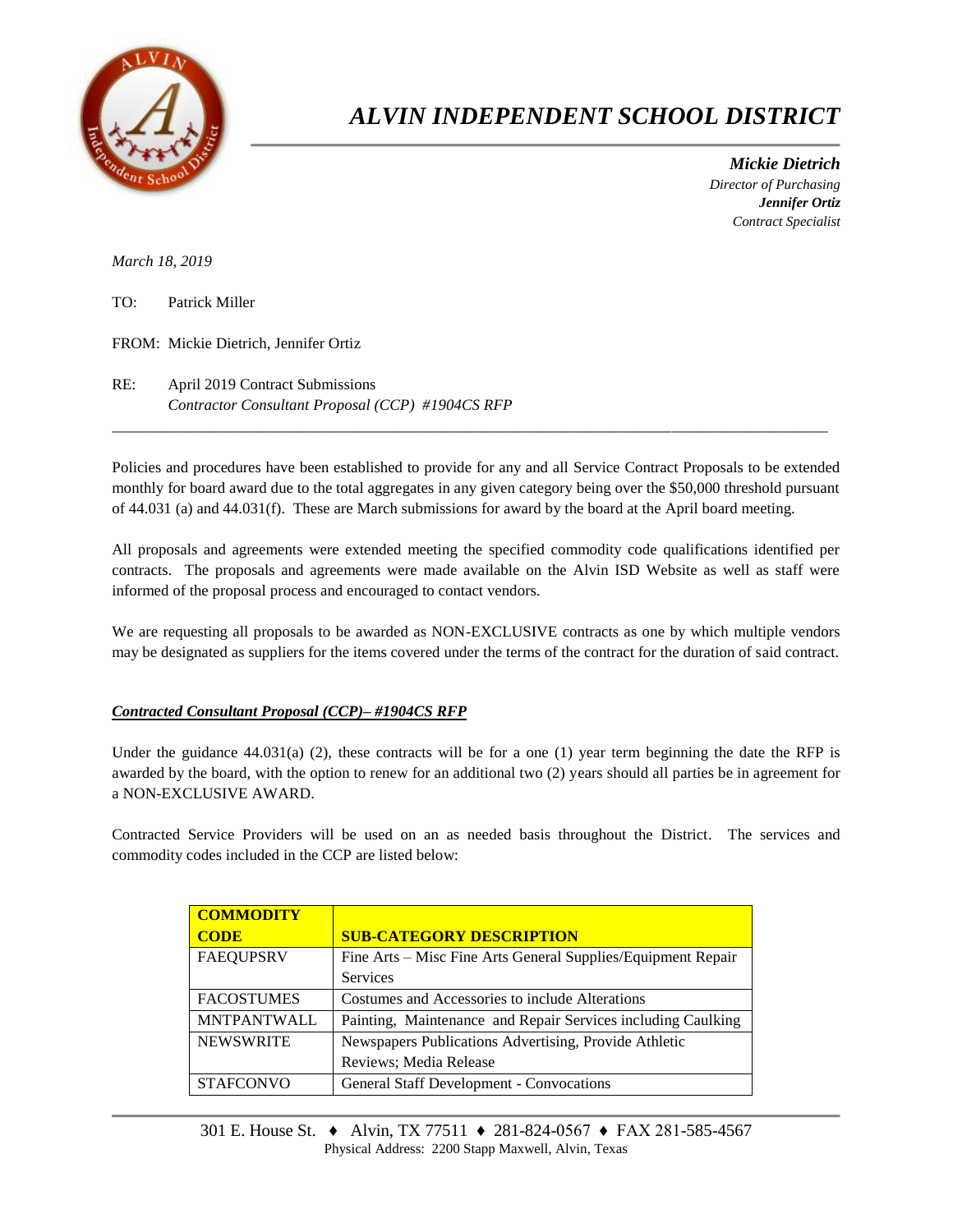| <b>CONSULTADMIN</b>  | Consulting Service - Administrative, Board Training, Facilitate            |  |  |  |  |
|----------------------|----------------------------------------------------------------------------|--|--|--|--|
|                      | Community Advisory Council, Bond Planning                                  |  |  |  |  |
| <b>CONSULTOTHR</b>   | Consulting Services - Not Otherwise Classified                             |  |  |  |  |
| <b>CONSULCHEER</b>   | Consulting and Training for Student Cheer and Team Building                |  |  |  |  |
| <b>CONSULTINSR</b>   | <b>Insurance Consulting</b>                                                |  |  |  |  |
| <b>SERVSECAUDIT</b>  | Safety - Risk Management - Security (Security Audits) Safety               |  |  |  |  |
|                      | Consulting                                                                 |  |  |  |  |
| <b>CONSULTRAFF</b>   | Traffic Consulting - Design Service                                        |  |  |  |  |
| <b>TECSERVICES</b>   | Data Processing, Computer Programming and Software                         |  |  |  |  |
|                      | Services                                                                   |  |  |  |  |
| <b>TECTRNSERV</b>    | <b>Computer Educational Training Services</b>                              |  |  |  |  |
| <b>SERVASSEMBL</b>   | Assemblies - Student Programs; Theatre Groups; Authors                     |  |  |  |  |
|                      | Visits; Motivational Speaking; Student Training with Multi                 |  |  |  |  |
|                      | Groups in one setting                                                      |  |  |  |  |
| <b>STAFMOTIVAT</b>   | Staff Development - Motivational Team Building / Leadership                |  |  |  |  |
| <b>STAFTRAININST</b> | Staff Development - Instructional Based Training/ Childcare                |  |  |  |  |
|                      | Training/                                                                  |  |  |  |  |
| <b>INSTTRAIN</b>     | Instructional Training for Testing /PSAT/SAT/ACT                           |  |  |  |  |
|                      |                                                                            |  |  |  |  |
| <b>INSTTRNSGGP</b>   | Classroom Instructional Training within a Single group, Video              |  |  |  |  |
|                      | Conference, Kickstart, Communities in Schools                              |  |  |  |  |
| <b>BLDGFACDESGN</b>  | Facility Design Services and Consulting - Food Service; Create             |  |  |  |  |
|                      | Student engaging atmosphere; Color schemes; Create better                  |  |  |  |  |
|                      | flow for students                                                          |  |  |  |  |
| <b>MNTGENEREP</b>    | Generator Maintenance Repairs and Services                                 |  |  |  |  |
| <b>SERVCALIBRATE</b> | Equipment Maintenance & repair to include Calibration                      |  |  |  |  |
| <b>FINAUDIT</b>      | Accounting Services - Auditing, A/P Auditing                               |  |  |  |  |
| <b>SPEDVACCIN</b>    | <b>Vaccination Program Services</b>                                        |  |  |  |  |
| <b>SERVRECMGMT</b>   | Records Management to Include Shredding                                    |  |  |  |  |
| <b>BLDGINSPCER</b>   | Inspection & Certification Services as per TDLR and TAS                    |  |  |  |  |
|                      | standards; Conduct On Site Inspections                                     |  |  |  |  |
| <b>FAMUSPROD</b>     | Music Production Services Video Streaming/Taping; Writing of               |  |  |  |  |
|                      | Music; Percussion Tech                                                     |  |  |  |  |
| <b>FAACCOMPAMI</b>   | <b>Accompanist Services</b>                                                |  |  |  |  |
| <b>SERVPERSONHR</b>  | Personnel Service to Include PEIMS/HR Consulting/ Principal                |  |  |  |  |
|                      | Services                                                                   |  |  |  |  |
| <b>FATHEATSRV</b>    | Theatrical Services - Video Taping, Audio Technicians and                  |  |  |  |  |
|                      | Recording - Video Tape Meetings, Provide Streaming and<br>Archives         |  |  |  |  |
|                      |                                                                            |  |  |  |  |
| <b>SERVTRANSLA</b>   | <b>Translation Services</b>                                                |  |  |  |  |
| <b>PHOTOGROUP</b>    | Photography Services                                                       |  |  |  |  |
| <b>SERVDISCJOC</b>   | Disc Jockeys/Emcees - Music, up lighting, monogram, lasers,                |  |  |  |  |
|                      | video, DJ services, party/prom set-up,                                     |  |  |  |  |
|                      |                                                                            |  |  |  |  |
|                      | Presentations/Entertainment/Educational                                    |  |  |  |  |
| <b>FACLINICIAN</b>   | Professional Services - Not Otherwise Classified including                 |  |  |  |  |
|                      | Clinicians, Private Music Lessons, Clinic Choir; Consult with<br>Directors |  |  |  |  |